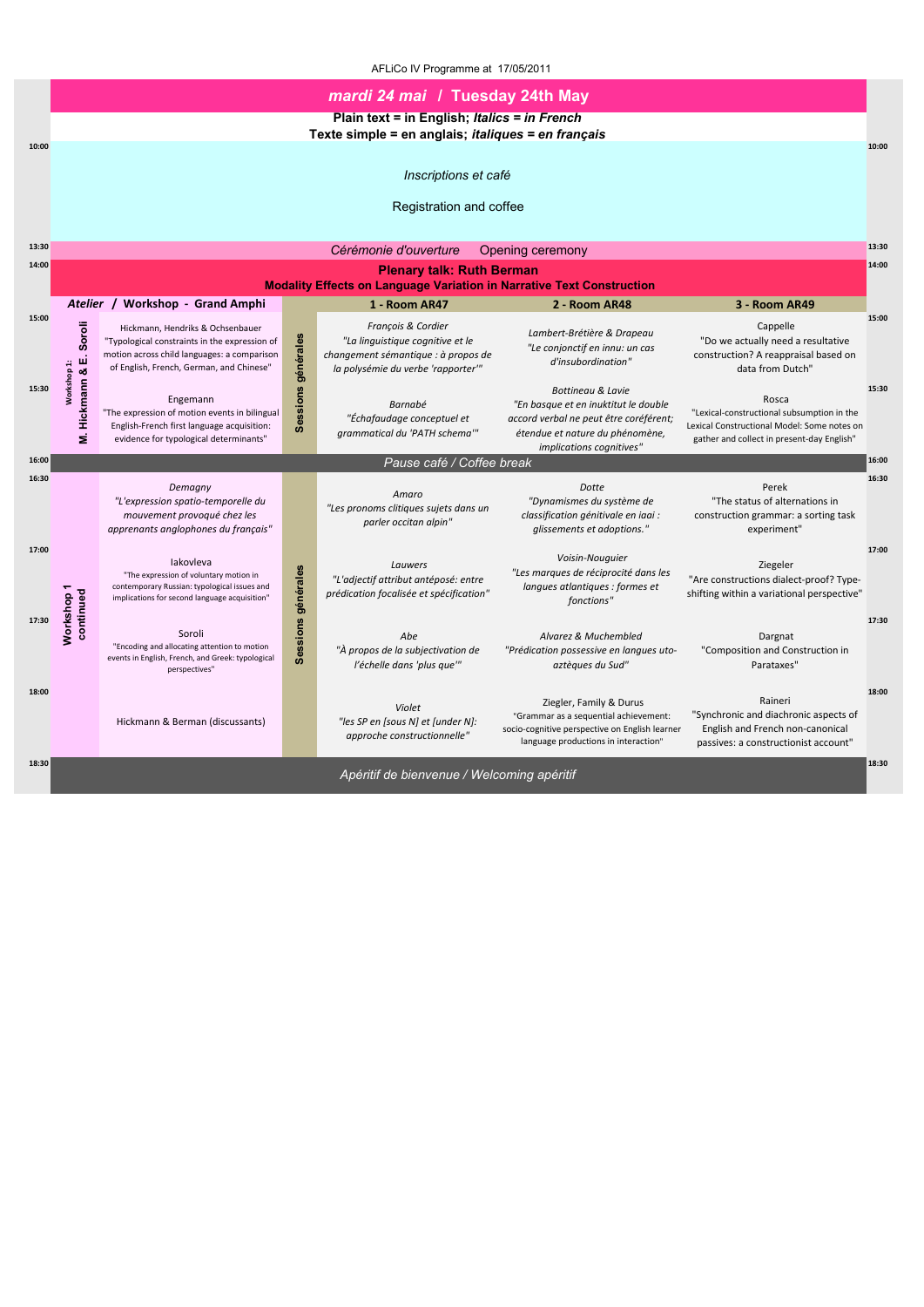| 9:00           |                                      |                                                                                                                                    |                    | <b>Plenary talk: Laura Michaelis</b>                                                                                                                                                                |                                                                                                                                                            |                                                                                                                                   |
|----------------|--------------------------------------|------------------------------------------------------------------------------------------------------------------------------------|--------------------|-----------------------------------------------------------------------------------------------------------------------------------------------------------------------------------------------------|------------------------------------------------------------------------------------------------------------------------------------------------------------|-----------------------------------------------------------------------------------------------------------------------------------|
| 10:00          |                                      |                                                                                                                                    |                    | <b>Syntactic Innovation and Grammar Evolution: The Role of Constructions</b>                                                                                                                        |                                                                                                                                                            |                                                                                                                                   |
|                |                                      | Atelier / Workshop - Grand Amphi                                                                                                   |                    | Pause café / Coffee break<br>1 - Room AR47                                                                                                                                                          | 2 - Room AR48                                                                                                                                              | 3 - Room AR49                                                                                                                     |
| 10:30          |                                      | Fortis<br>"The localist strand in the history of<br>linguistics"                                                                   |                    | Cysouw<br>"Typology without types: inducing a<br>numeral system typology"                                                                                                                           | Morgenstern, Chang & Parisse<br>"Children's first three argument verbal<br>constructions in French and English: a<br>contrastive study of donner and give" | Krawczak<br>"A socio-cognitive and corpus-based<br>analysis of SHAME emotions in English"                                         |
| 11:00          | workshop 2 :<br>Fagard & J-M. Fortis | Zlatev<br>"Mimetic Schemas and Acts of Bodily<br>Communication"                                                                    | générales          | A. Matsumoto<br>"Polish verbal prefixation by prze- and Japanese V-<br>V compounding by -sugiru/-sugosu in a typological<br>perspective: from perlative expressions to complex<br>event structures" | Rossi<br>"Manner of motion in English and French<br>child language: beyond lexicalization<br>patterns"                                                     | Del Campo Martínez<br>"A Lexical Constructional Approach to<br>Illocution: The Realization of Requests"                           |
| 11:30          | $\mathbf{m}$                         | Risler<br>"The signer in language space"                                                                                           | Sessions           | Toplu & Zeyrek<br>"Motion Events in Turkish & French: An<br>Intra-Typological Investigation"                                                                                                        | Gradinarova-Kirova<br>"Motion event expressions in English<br>and French speaking two- and three-<br>year olds"                                            | Delbecque & Verveckken<br>"On the importance of conceptual<br>persistence in the grammaticalization of<br>binominal quantifiers." |
| 12:00          |                                      | Vuillermet<br>"How Ese Ejja posture verbs left lying<br>around stand for a wide range of<br>grammatical devices"                   |                    | Egan<br>"Some prepositions in English and<br>French: evidence from translations from<br>Norwegian"                                                                                                  | Andorno & Benazzo<br>"Acquisition L2 de langues<br>typologiquement proches: le cas des<br>ordres de mots marqués en italien et en<br>français"             | Glynn<br>"Concepts across Cultures. A corpus-<br>driven and contrastive study of FATE in<br>Polish, Russian and Ukrainian"        |
| 12:30          |                                      |                                                                                                                                    |                    | Déjeuner / Lunch                                                                                                                                                                                    |                                                                                                                                                            |                                                                                                                                   |
| 14:00          |                                      | Carlier & De Mulder<br>"Demonstratives and localism"                                                                               |                    | Karjus<br>"From Nouns of Space to Adverbs of<br>Place. Language change in the Baltic Sea<br>Region (and Beyond)"                                                                                    | Aleksandrova<br>"Référence aux procès dans des récits<br>de fiction produits par des locuteurs<br>quasi-bilingues russes-français"                         | Brunetti & Bott<br>"Subject inversion in Romance: a corpus-<br>based study"                                                       |
| 14:30          | $\mathbf{\Omega}$<br>continued       | Robert<br>"From space to syntax: the<br>grammaticalization of deictic suffixes in<br>Wolof"                                        | générales          | Koptjevskaja-Tamm<br>"Kinds of temperature evaluation from a<br>lexical-typological perspective"                                                                                                    | Caet<br>"L'auto-désignation en éclosion :<br>fonctions et premières formes de<br>référence à soi chez des enfants<br>anglophones et francophones"          | Achard<br>"Impersonals as abstract locational<br>constructions: Evidence from English<br>and French"                              |
| 15:00          | Workshop                             | Fagard, Sikora & Stosic<br>"On the non-spatial extensions of slavic<br>spatial deictics. A case study from Polish<br>and Serbian." | <b>Sessions</b>    | Rice & Cox<br>"Participant Referencing and Event<br>Structuring through Semi-Cognate Deixis<br>Markers "                                                                                            | Kern, Turkay & Chenu<br>"Frequency and positional saliency of<br>nouns and verbs in Turkish and French<br>caregivers' speech across 2 contexts"            | Sambre<br>"A pilot-study for the causal remodeling<br>of Italian instruments: uno strumento<br>che serve."                        |
| 15:30          |                                      | Moyse-Faurie<br>"Spatial expressions for reflexivity and<br>reciprocity in Oceanic languages"                                      |                    | Lahaussois<br>"Middle Marking in Thulung Rai"                                                                                                                                                       |                                                                                                                                                            | Galera<br>"Verbs of instrument of communication:<br>lexical-constructional subsumption into<br>the caused-motion construction"    |
| 16:00          |                                      |                                                                                                                                    |                    | Pause café et session posters / Coffee break and poster session                                                                                                                                     |                                                                                                                                                            |                                                                                                                                   |
| 16:30<br>17:00 | N<br>continued<br>Workshop           | Vittrant<br>"Modality, aspectuality and temporality:<br>grammatical evolution of the spatio-<br>temporal morpheme /khε1/~ /kha1/"  | Sessions générales | Lambert-Brétière & Lefebvre<br>"Serial Verb Constructions in Caribbean<br>Creoles: A Relabelling Account within<br>the Framework of Construction<br>Grammar"                                        | <b>Bottineau</b><br>"Syntaxe et construction du sens dans la<br>phrase bretonne"                                                                           |                                                                                                                                   |
|                |                                      | Söres<br>"Spatial preverbs in Hungarian"                                                                                           |                    | Tragel<br>"Estonian serial construction and ma-<br>infinitive construction"                                                                                                                         | Rançon<br>"Compréhension de texte et construction des<br>connaissances lexicales. Quels enjeux<br>cognitifs pour l'apprentissage ?"                        |                                                                                                                                   |

# *mercredi 25 mai* **/ Wednesday 25th May**

| 17:30 | <b>Plenary talk: Maarten Lemmens</b>                                      | 17:30 |  |  |  |
|-------|---------------------------------------------------------------------------|-------|--|--|--|
|       | Inter- and intralanguage variation in the domain of static location verbs |       |  |  |  |
| 18:30 | AG de l'AFLICo / AFLICo AGM                                               | 18:30 |  |  |  |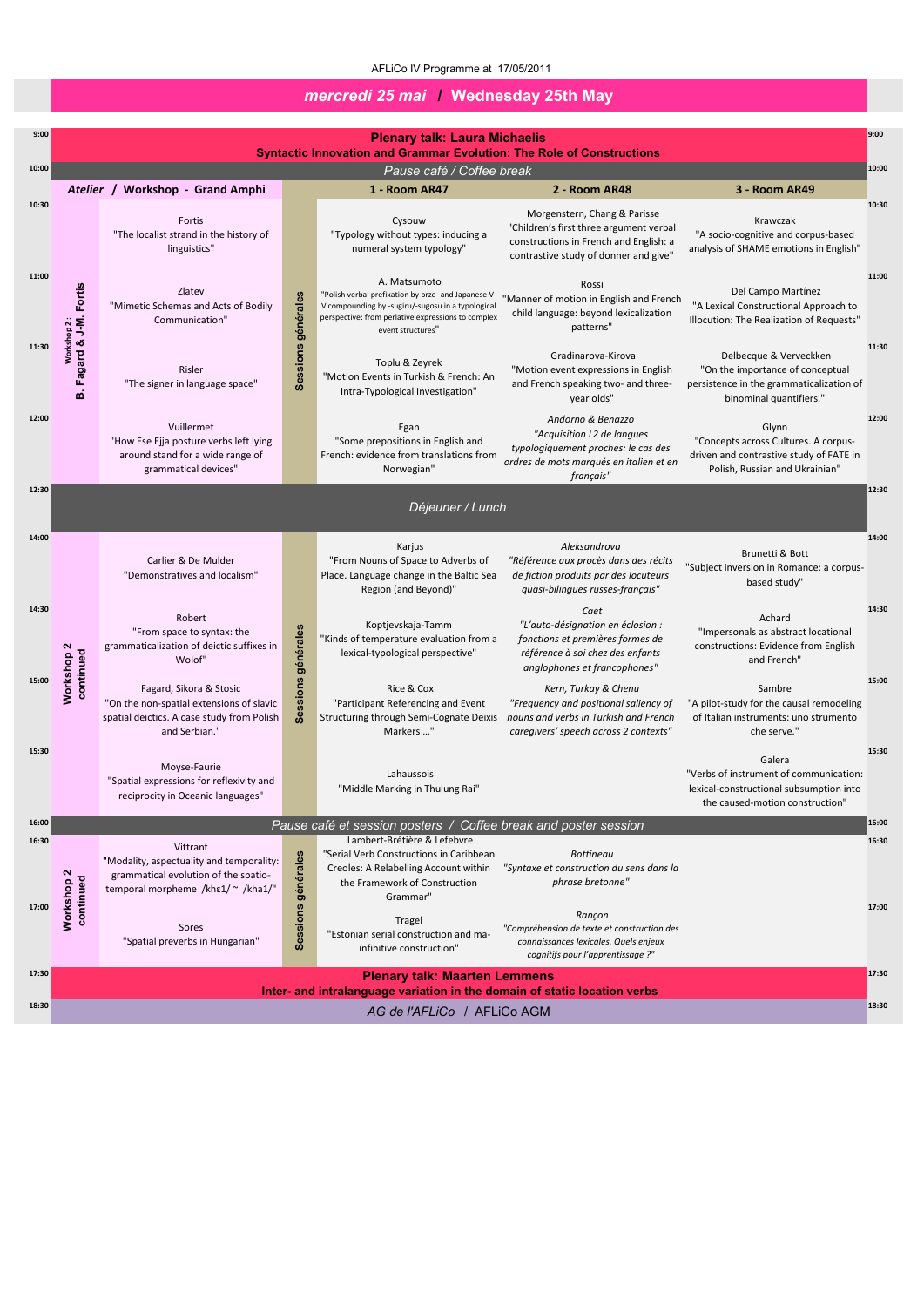| 17:30 | $\boldsymbol{\omega}$<br>continued<br>rkshop | Peyraube<br>"Typology, diachrony and cognition in<br>Chinese" | rales<br>généi<br>Session | lacobini & Vergaro<br>"Manner of motion salience: Variation<br>across and within the typological divide"<br>Charters<br>"Subject to Universal Constraints?<br>Thematic hierarchies and grammatical<br>functions in Ergative languages." | "Au fond, on peut se poser la question :<br>est-ce que les noms de localisation<br>présentent une base propice à la<br>formation des marqueurs discursifs"<br>Schoonjans<br>"Il y a des particules de démodulation<br>en français" | Rose<br>"Utterance verbs: a special class of<br>trivalent verbs in Mojeño Trinitario"<br>Creissels & Pasquereau<br>"Why do Daghestanian spatial case<br>systems leak?" | 17:30 |
|-------|----------------------------------------------|---------------------------------------------------------------|---------------------------|-----------------------------------------------------------------------------------------------------------------------------------------------------------------------------------------------------------------------------------------|------------------------------------------------------------------------------------------------------------------------------------------------------------------------------------------------------------------------------------|------------------------------------------------------------------------------------------------------------------------------------------------------------------------|-------|
| 18:00 |                                              |                                                               |                           | <b>Plenary talk: Harriet Jisa</b><br>Information structure in narrative texts: a crosslinguistic developmental study                                                                                                                    |                                                                                                                                                                                                                                    |                                                                                                                                                                        | 18:00 |
| 19:30 |                                              |                                                               |                           | Dîner du congrès au restaurant Fourvière / Conference dinner at Fourvière restaurant                                                                                                                                                    |                                                                                                                                                                                                                                    |                                                                                                                                                                        | 19:30 |

| 9:00  |                                |                                                                        |                    | <b>Plenary talk: Nick Evans</b>                                                                                                                                                                             |                                                                                                                                                                     |                                                                                                                                                                               | 9:00  |
|-------|--------------------------------|------------------------------------------------------------------------|--------------------|-------------------------------------------------------------------------------------------------------------------------------------------------------------------------------------------------------------|---------------------------------------------------------------------------------------------------------------------------------------------------------------------|-------------------------------------------------------------------------------------------------------------------------------------------------------------------------------|-------|
| 9:30  |                                |                                                                        |                    | <b>Grammatical diversity and social cognition</b>                                                                                                                                                           |                                                                                                                                                                     |                                                                                                                                                                               | 9:30  |
| 10:00 |                                |                                                                        |                    | Pause café / Coffee break                                                                                                                                                                                   |                                                                                                                                                                     |                                                                                                                                                                               | 10:00 |
|       |                                | Atelier / Workshop - Grand Amphi                                       |                    | 1 - Room AR47                                                                                                                                                                                               | 2 - Room AR48                                                                                                                                                       | 3 - Room AR49                                                                                                                                                                 |       |
| 10:30 |                                | Chappell<br>"Diversity in Sinitic languages:                           |                    | Ospina-Bozzi<br>"Posture et position en yuhup, langue<br>d'Amazonie colombienne"                                                                                                                            | Dunbar<br>"Comparing speech laughs and their<br>social-psychological functions across<br>dialects of English"                                                       | Sáfár, Meurant, Haesenne, et al.<br>"Mutual intelligibilty among the sign<br>languages of Belgium and the<br>Netherlands"                                                     | 10:30 |
| 11:00 |                                | Interdialectal contact, Stratification and<br>Hybridization"           |                    | Ishibashi<br>"La deixis spatiale dans l'expression du<br>déplacement en japonais : variation<br>intralinguistique"                                                                                          | Houda<br>"La perception de la variation dialectale<br>en arabe"                                                                                                     | Holten & Lønning<br>"Norwegian Sign Language (NSL) and<br>language attitudes"                                                                                                 | 11:00 |
| 11:30 | Salikoko Mufwene<br>Workshop 3 | Croft<br>"The continuity between crosslinguistic                       | Sessions générales | York<br>"La sémantique des verbes de<br>déplacement en innu"                                                                                                                                                | Eklo<br>"Typologie des verbes en ikposso"                                                                                                                           | Cabeza-Pereiro<br>"Modality and linguistic change in<br>Spanish Sign Language (LSE): Obligation<br>and epistemic necessity in the<br>Fernández Villabrille dictionary (1851)" | 11:30 |
| 12:00 |                                | variation and language-internal<br>variation"                          |                    | Hoelbeek<br>"Analyse diachronique de la structure sémantique<br>et de l'évolution des prépositions spatiales<br>françaises et italiennes contenant le mot travers<br>ou traverso : présentation d'un cadre" | Paulin & van der Veen<br>"Variations linguistiques de la langue<br>baka (oubanguienne) au contact du<br>fang (langue bantu A75)"                                    | Reiter<br>"Interaction between ideophones and<br>gesture in Awetí (Tupian)"                                                                                                   | 12:00 |
| 12:30 |                                |                                                                        |                    | Déjeuner / Lunch                                                                                                                                                                                            |                                                                                                                                                                     |                                                                                                                                                                               | 12:30 |
| 14:00 |                                | <b>Nichols</b><br>"Growing diversity and complexity: The               |                    | Kondic<br>"Encoding Trajectory: South Eastern<br>Huastec (Mayan)"                                                                                                                                           | Siebenborn, Krajewski & Lieven<br>"Flat frequency distribution facilitates<br>learning of novel morphological<br>constructions"                                     | Morgenstern, Caet, Blondel et al<br>"(Dis)continuity between Gesture and<br>Language? Referring to YOU and ME in<br>French and FSL"                                           | 14:00 |
| 14:30 |                                | contributions of geography,<br>sociolinguistics, demography, and time" |                    | Guerrero & Belloro<br>"Discourse evidence for the grammatical<br>status of 'PATH' expressions in Yaqui<br>motion events"                                                                                    | Mast<br>"Learning from ambiguous and<br>conflicting cues: A statistical model of<br>argument structure acquisition in<br>German"                                    | <b>Boutet</b><br>"La gestuelle, support et substrat de<br>significations"                                                                                                     | 14:30 |
| 15:00 | က<br>continued<br>Workshop     | Wang<br>"[CL-NP] phrases in four Sinitic<br>languages"                 | Sessions générales | Guillaume<br>"Grammaticalization of motion and<br>language contact: the category of<br>"associated motion" in lowland Bolivian<br>languages"                                                                | Family<br>"Generalized Action Verbs in English and<br>Persian: Evidence from Child Language<br>Data"                                                                | Jacob-Gobet<br>"Développement des structures<br>anaphoriques dans des récits d'enfants<br>en Langue des Signes"                                                               | 15:00 |
| 15:30 |                                | <b>Sing Sing Ngai</b>                                                  |                    | O'Meara<br>"Expression of path in Seri motion event<br>descriptions"                                                                                                                                        | Perrez & Lemmens<br>"On the use of staan ('stand'), liggen ('lie')<br>and zitten ('sit') by French-speaking learners<br>of Dutch. Report on an elicitation study"   | Oker, Akinci, Le Coz & Lhoste-Lassus<br>"Dénomination non consciente de mots<br>chez des enfants bilingues franco-turcs<br>en grande section de maternelle"                   | 15:30 |
| 16:00 |                                | Mufwene (discussant)                                                   |                    | Ibarretxe-Antuñano & Hijazo-Gascón<br>"Differences within the typology: Path in<br>genetically- and non-genetically related<br>languages"                                                                   | Berthaud & Antonijevic<br>"Path vs. manner of motion:<br>translational equivalents and second<br>language acquisition"                                              | Enzinger<br>"Emergence et premières utilisations<br>des adjectifs qualificatifs par le jeune<br>enfant en français et en anglais"                                             | 16:00 |
| 16:30 |                                |                                                                        |                    | Pause café / Coffee break                                                                                                                                                                                   |                                                                                                                                                                     |                                                                                                                                                                               | 16:30 |
| 17:00 | 6<br>ben<br>$\mathsf{a}$       | Peyraube                                                               | énérales           | Iacobini & Vergaro<br>"Manner of motion salience: Variation<br>across and within the typological divide"                                                                                                    | Sarda<br>"Au fond, on peut se poser la question :<br>est-ce que les noms de localisation<br>présentent une base propice à la<br>formation doc marqueurs discursifs" | Rose<br>"Utterance verbs: a special class of<br>trivalent verbs in Mojeño Trinitario"                                                                                         | 17:00 |

## *jeudi 26 mai* **/ Thursday 26th May**